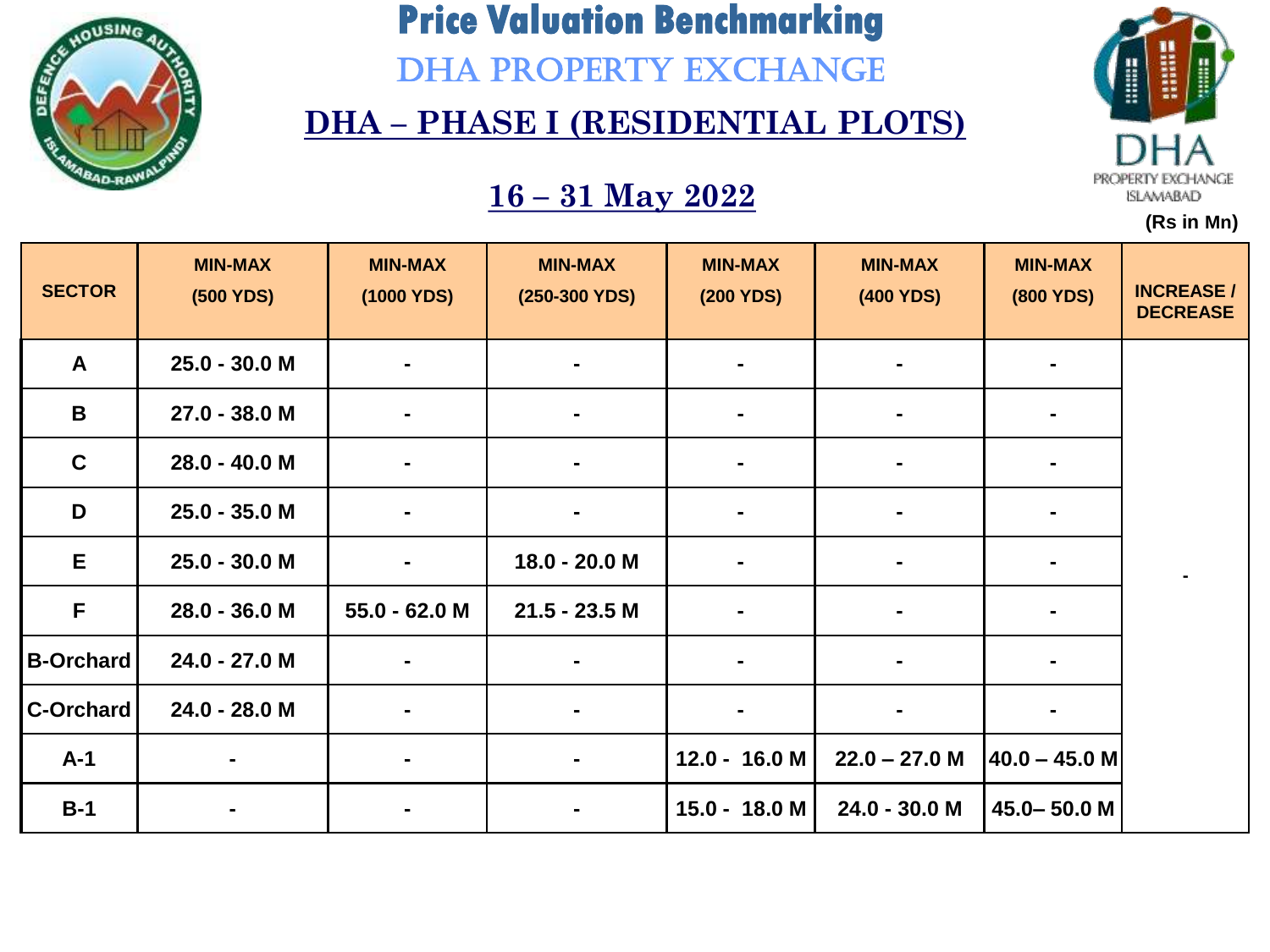

### DHA PROPERTY EXCHANGE **DHA – PHASE II (RESIDENTIAL PLOTS)**

### **16 – 31 May 2022**



| <b>SECTOR</b> | <b>MIN</b><br>(500 YDS) | <b>MAX</b><br>(500 YDS) | <b>MIN</b><br>(250 YDS) | <b>MAX</b><br>(250 YDS) | <b>MIN</b><br>(125 YDS) | <b>MAX</b><br>(125 YDS) | <b>INCREASE /</b><br><b>DECREASE</b> |
|---------------|-------------------------|-------------------------|-------------------------|-------------------------|-------------------------|-------------------------|--------------------------------------|
| $\mathsf{A}$  | 30.0 M                  | 45.0 M                  | 21.0 M                  | 26.0 M                  | $\blacksquare$          | $\blacksquare$          |                                      |
| $\mathbf B$   | 28.0 M                  | 45.0 M                  | 21.0 M                  | 26.0 M                  | $\blacksquare$          | ٠.                      |                                      |
| $\mathbf c$   | 32.0 M                  | 47.0 M                  | 23.0 M                  | 26.0 M                  | $\blacksquare$          | ٠.                      |                                      |
| D             | 28.0 M                  | 45.0 M                  | 20.0 M                  | 22.0 M                  | $\blacksquare$          | $\blacksquare$          |                                      |
| E             | 35.0 M                  | 55.0 M                  | 26.0 M                  | 30.0 M                  | $\blacksquare$          | $\blacksquare$          |                                      |
| F             | 35.0 M                  | 47.0 M                  | 25.0 M                  | 30.0 M                  | $\blacksquare$          | $\blacksquare$          |                                      |
| G             | 32.0 M                  | 50.0 M                  | 23.0 M                  | 28.0 M                  | $\blacksquare$          | $\blacksquare$          |                                      |
| H             | 30.0 M                  | 45.0 M                  | 20.0 M                  | 25.0 M                  | $\blacksquare$          | ٠.                      |                                      |
| J             | 30.0 M                  | 38.0M                   | 22.0 M                  | 25.0 M                  | 13.0 M                  | 16.0 M                  |                                      |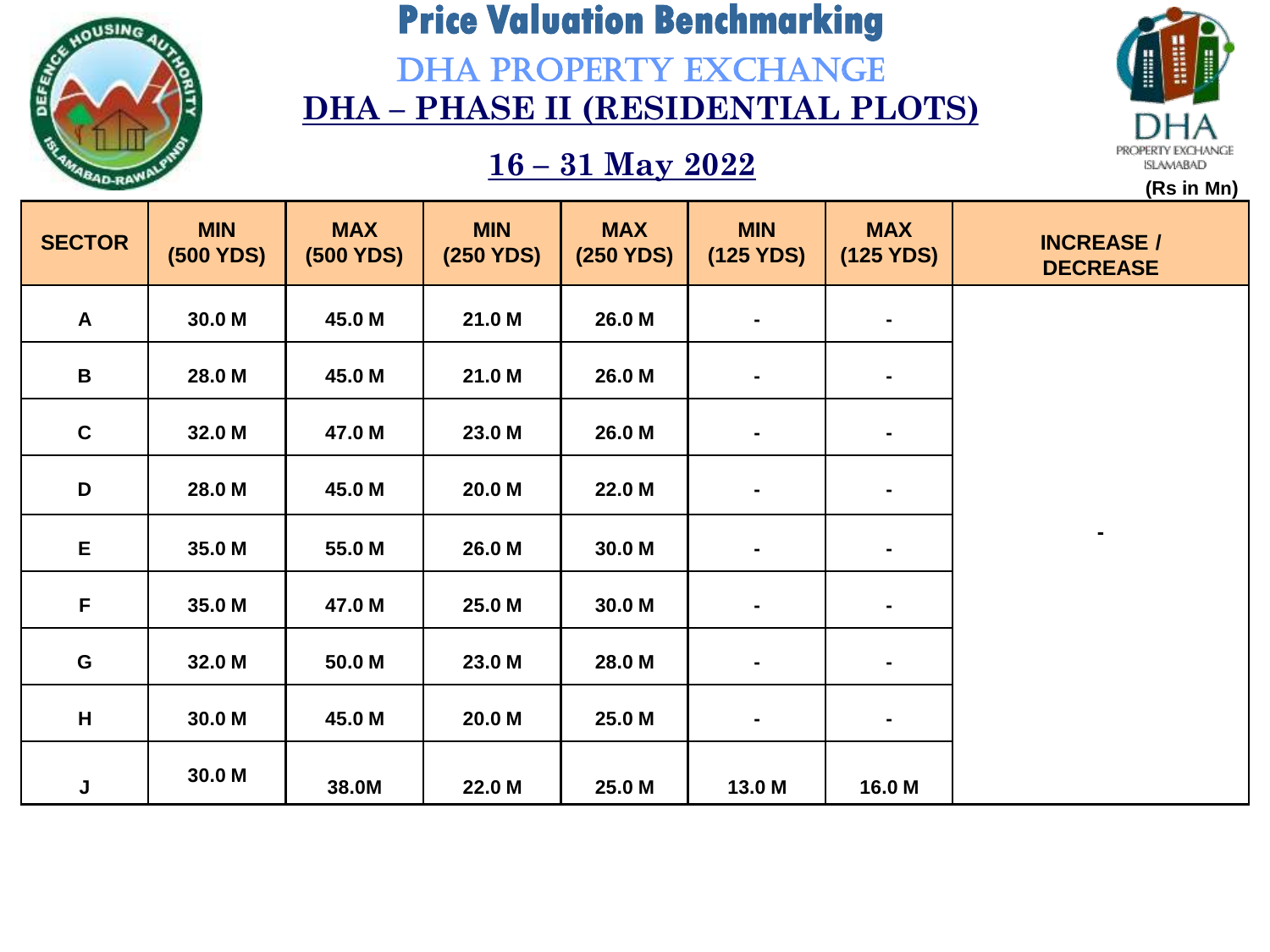

DHA PROPERTY EXCHANGE **DHA – PHASE III (RESIDENTIAL PLOTS)** 



**(Rs in Mn)**

| <b>SECTOR</b>                      | <b>MIN-MAX</b><br>(500 YDS) | <b>MIN-MAX</b><br>(250 YDS) | <b>MIN-MAX</b><br>(200 YDS) | <b>MIN-MAX</b><br>(133 YDS) | <b>MIN-MAX</b><br>(125 YDS) | <b>INCREASE /</b><br><b>DECREASE</b> |
|------------------------------------|-----------------------------|-----------------------------|-----------------------------|-----------------------------|-----------------------------|--------------------------------------|
| <b>A&amp;B</b><br>(Ex Serene City) | $21.0 - 35.0 M$             | $14.0 - 18.5 M$             | $10.5 - 12.0 M$             | $8.5 - 9.5 M$               | $8.0 - 8.5$ M               |                                      |
| A<br>(Ex New Pindi)                | $18.5 - 19.0$ M             | $13.0 - 14.5M$              | $10.0 - 10.5 M$             |                             | $6.5 - 7.0 M$               |                                      |
| B<br>(Ex New Pindi)                | $17.5 - 18.0 M$             | $12.5 - 13.0 M$             | $8.5 - 9.0 M$               |                             | $6.0 - 6.5 M$               |                                      |
| $\mathbf C$<br>(Ex New Pindi)      | $17.5 - 18.0 M$             | $12.5 - 13.0 M$             | $8.5 - 9.0 M$               |                             | $6.0 - 6.5 M$               |                                      |
| D<br>(Ex New Pindi)                | $13.5 - 14.0 M$             | $9.5 - 10.0 M$              | $7.0 - 7.5 M$               |                             | $4.5 - 5.0 M$               |                                      |
| E.<br>(Ex New Pindi)               | $13.5 - 14.0 M$             | $9.5 - 10.0 M$              | $7.0 - 7.5 M$               | ۰.                          | $4.5 - 5.0 M$               |                                      |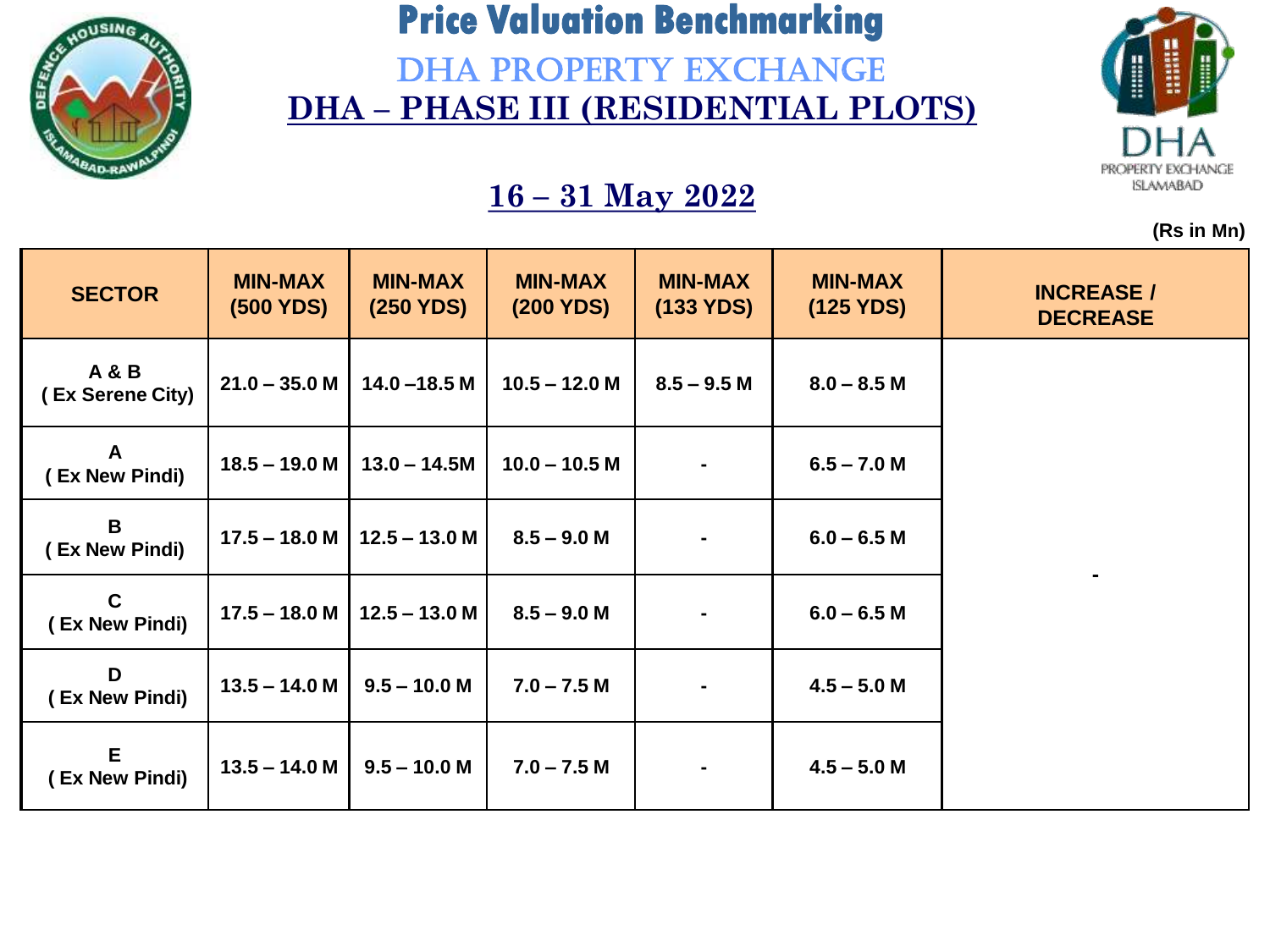

DHA PROPERTY EXCHANGE **DHA – PHASE III** 

**(SVC BENEFITS RESIDENTIAL PLOTS)**



**(Rs in Mn)**

| <b>SECTOR</b> | <b>MIN-MAX</b><br>(500 YDS) | <b>MIN-MAX</b><br>(250 YDS)  | <b>MIN-MAX</b><br>(200 YDS) | <b>MIN-MAX</b><br>(125 YDS) | <b>INCREASE /</b><br><b>DECREASE</b> |
|---------------|-----------------------------|------------------------------|-----------------------------|-----------------------------|--------------------------------------|
| D             | $17.0 - 20.0 M$             | $\qquad \qquad \blacksquare$ | ٠                           |                             |                                      |
| $\mathsf E$   | $16.0 - 20.0 M$             | $\blacksquare$               | $\blacksquare$              |                             |                                      |
| F             | $16.5 - 20.0 M$             | $\blacksquare$               |                             |                             |                                      |
| G             | $15.5 - 17.0 M$             | $11.0 - 11.5 M$              | $8.5 - 9.0 M$               | $6.4 - 6.6$ M               |                                      |
| H             | $15.5 - 17.0 M$             | $\blacksquare$               |                             |                             |                                      |
| $\mathsf J$   | $15.0 - 16.5 M$             | $\blacksquare$               |                             |                             |                                      |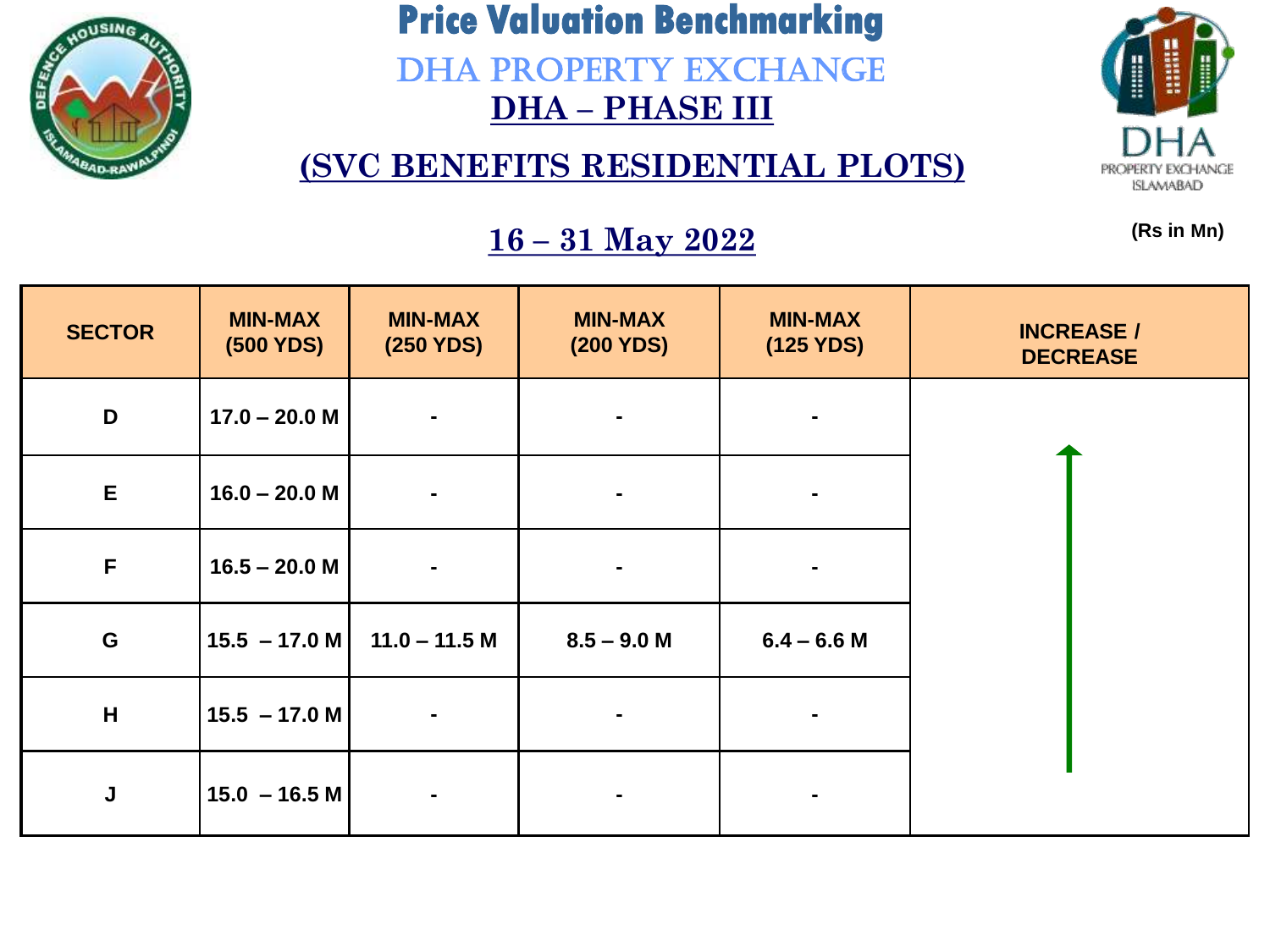

### DHA PROPERTY EXCHANGE

### **DHA – PHASE IV (RESIDENTIAL PLOTS)**



 $\frac{16 - 31 \text{ May } 2022}{\text{ms in } \mathfrak{m}}$ 

| 1 KANAL (ALLOTMENT LETTER )<br>(ALL DUES CLEAR) |                               |                                          |                                      |  |  |  |
|-------------------------------------------------|-------------------------------|------------------------------------------|--------------------------------------|--|--|--|
| <b>SECTOR</b>                                   | <b>MIN - MAX</b><br>(1 Kanal) | <b>MIN - MAX</b><br>$(10 \text{ Maria})$ | <b>INCREASE /</b><br><b>DECREASE</b> |  |  |  |
| $\mathbf{A}$                                    | $22.0 - 26.0 M$               | $12.5 - 13.0$ M                          |                                      |  |  |  |
| $\mathbf B$                                     | $19.0 - 25.0 M$               | $12.5 - 13.0$ M                          |                                      |  |  |  |
| $\mathbf C$                                     | $22.0 - 26.0 M$               | $12.5 - 13.0$ M                          |                                      |  |  |  |
| D                                               | $14.5 - 15.0 M$               |                                          |                                      |  |  |  |
| E                                               | $14.0 - 14.5 M$               |                                          |                                      |  |  |  |
| F                                               | $13.5 - 14.0 M$               |                                          |                                      |  |  |  |
| G                                               | $12.0 - 12.5 M$               |                                          |                                      |  |  |  |
| H                                               | $11.5 - 12.0$ M               |                                          |                                      |  |  |  |
| J                                               | $11.0 - 11.5 M$               |                                          |                                      |  |  |  |
| K                                               | $11.0 - 11.5 M$               |                                          |                                      |  |  |  |
|                                                 | $11.0 - 11.5 M$               |                                          |                                      |  |  |  |
| M                                               | $11.0 - 11.5 M$               |                                          |                                      |  |  |  |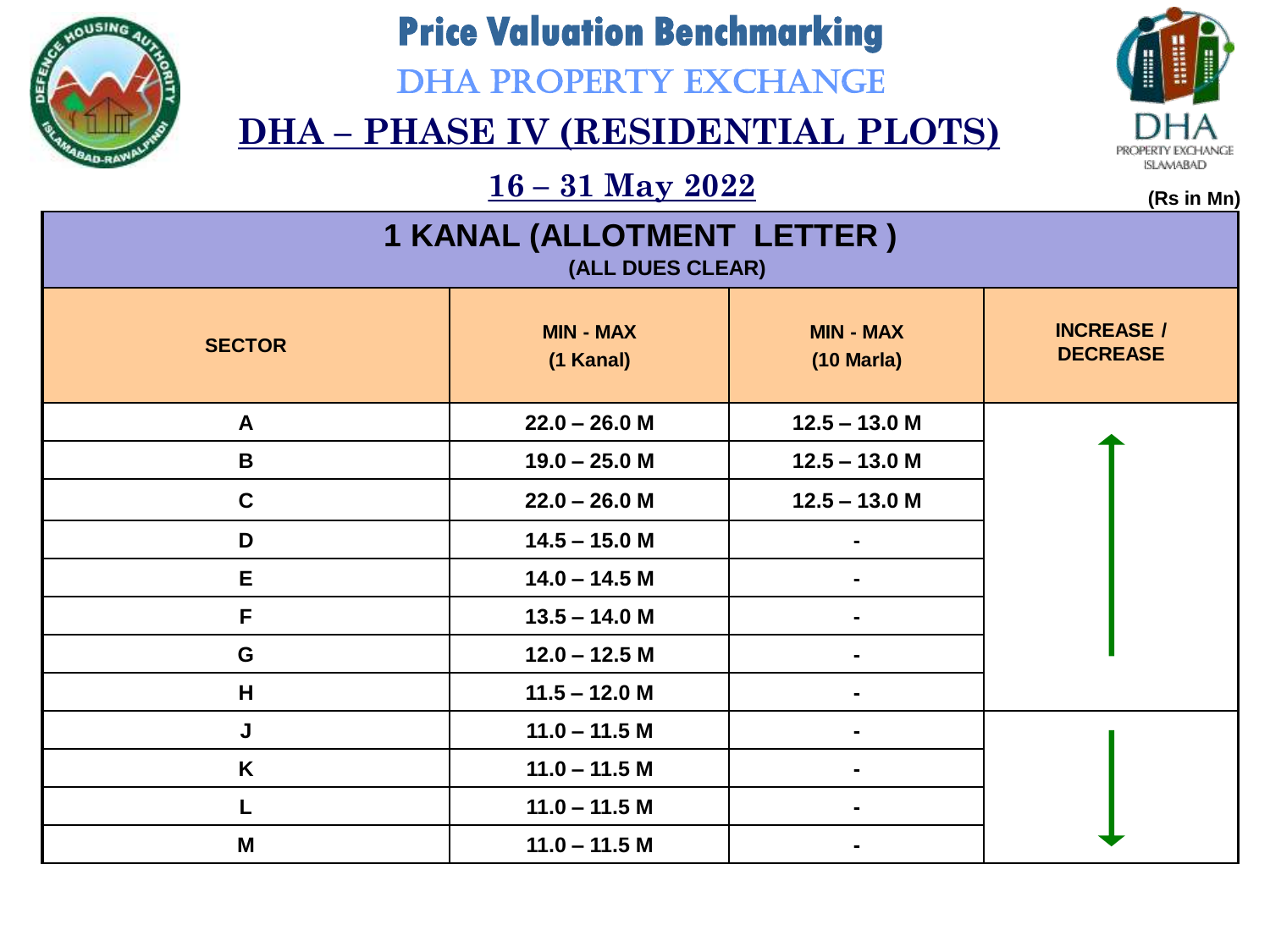

DHA PROPERTY EXCHANGE

### **DHA – PHASE V (RESIDENTIAL PLOTS)**

#### **16 – 31 May 2022**



| <b>SECTOR</b> | <b>MIN - MAX</b><br>(1000 YDS) | <b>MIN - MAX</b><br><b>(500 YDS)</b> | <b>MIN - MAX</b><br>(250 YDS) | <b>MIN - MAX</b><br>(200 YDS) | <b>MIN - MAX</b><br>(125 YDS) | <b>INCREASE /</b><br><b>DECREASE</b> |
|---------------|--------------------------------|--------------------------------------|-------------------------------|-------------------------------|-------------------------------|--------------------------------------|
| $\mathsf{A}$  | $\blacksquare$                 | 23.0 - 35.0 M                        |                               | $\blacksquare$                | $\blacksquare$                |                                      |
| B             | $\blacksquare$                 | $23.0 - 33.0 M$                      | $23.0 - 25.0$ M               | $\blacksquare$                |                               |                                      |
| $\mathbf C$   | $\blacksquare$                 | 23.0 - 32.0 M                        | $20.0 - 22.0 M$               | $\blacksquare$                | $\blacksquare$                |                                      |
| D             | $\blacksquare$                 | 23.0 - 27.0 M                        | $20.0 - 22.0 M$               |                               | $\blacksquare$                |                                      |
| F.            | $\blacksquare$                 | 23.0 - 29.0 M                        | $19.0 - 22.0 M$               | $12.0 - 12.5$ M               | $9.0 - 10.5 M$                |                                      |
| $F-1$         | $\blacksquare$                 | 20.0 - 22.0 M                        | $14.0 - 16.0 M$               |                               |                               |                                      |
| G             | $\blacksquare$                 | $21.0 - 26.0 M$                      |                               | $\qquad \qquad \blacksquare$  | $\blacksquare$                |                                      |
| H             | $\blacksquare$                 | 21.0 - 26.0 M                        | $16.0 - 18.0 M$               | $\overline{a}$                |                               |                                      |
| J             | $\blacksquare$                 | $\blacksquare$                       | $16.0 - 17.0 M$               | $\blacksquare$                | $\blacksquare$                |                                      |
| K             | $58.0 - 60.0 M$                | 26.0 - 28.0 M                        |                               |                               |                               |                                      |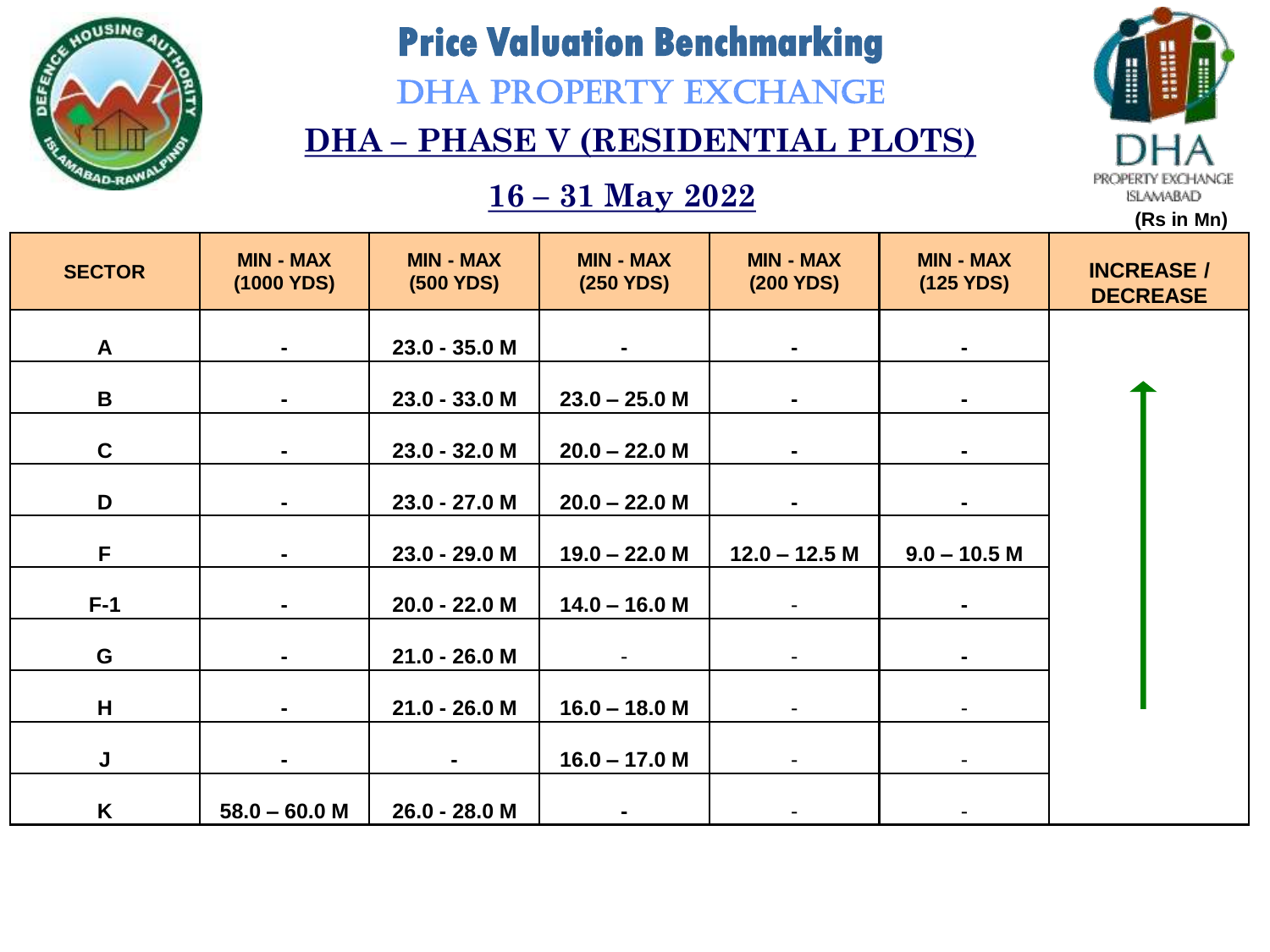

# **Price Valuation Benchmarking**  DHA PROPERTY EXCHANGE

**DHA – PHASE VI (RESIDENTIAL PLOTS)**



**(Rs in Mn)**

| <b>1 KANAL (ALL DUES CLEAR)</b> |            |                 |                                      |  |  |
|---------------------------------|------------|-----------------|--------------------------------------|--|--|
|                                 |            | <b>BALLOTED</b> |                                      |  |  |
| <b>SECTOR</b>                   | <b>MIN</b> | <b>MAX</b>      | <b>INCREASE /</b><br><b>DECREASE</b> |  |  |
| $\mathbf{A}$                    | 19.5 M     | 21.5 M          |                                      |  |  |
| $B - 1$                         | 14.0 M     | 14.5 M          |                                      |  |  |
| $B - 2$                         | 14.0 M     | 14.5 M          |                                      |  |  |
| $B - 3$                         | 15.5 M     | 16.0 M          |                                      |  |  |
| $C - 1$                         | 13.5 M     | 14.0 M          |                                      |  |  |
| $C - 2$                         | 13.5 M     | 14.0 M          |                                      |  |  |
| $C - 3$                         | 13.5 M     | 14.0 M          |                                      |  |  |
| $C - 3$ Ext                     | 14.0 M     | 14.5 M          |                                      |  |  |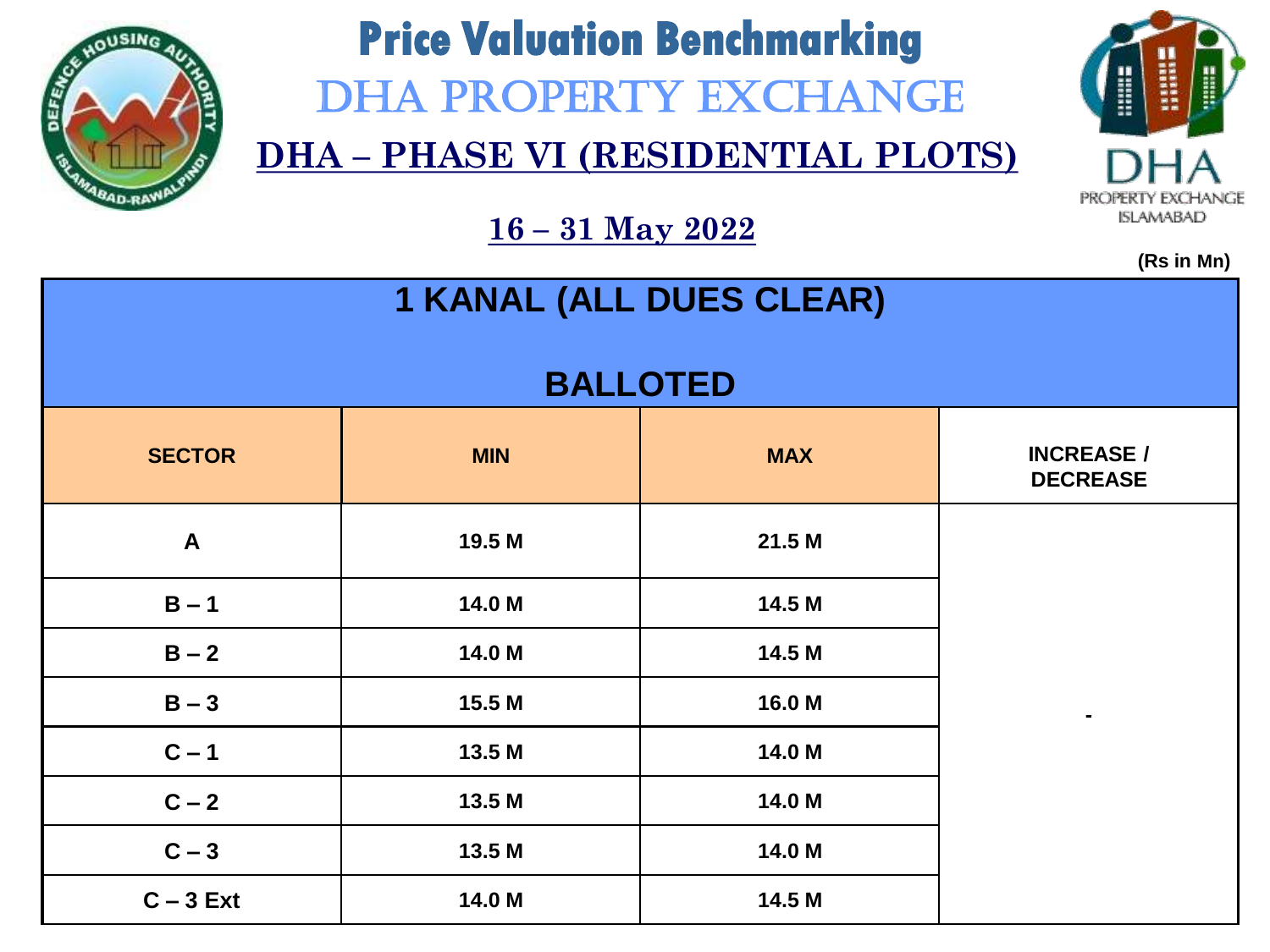

# **Price Valuation Benchmarking**  DHA PROPERTY EXCHANGE

**DHA – PHASE VI (RESIDENTIAL PLOTS)**



|                                 |                   |            | (Rs in Mn)                           |  |  |  |
|---------------------------------|-------------------|------------|--------------------------------------|--|--|--|
| <b>1 KANAL (ALL DUES CLEAR)</b> |                   |            |                                      |  |  |  |
| <b>NON BALLOTED</b>             |                   |            |                                      |  |  |  |
| <b>SECTOR</b>                   | <b>MIN</b>        | <b>MAX</b> | <b>INCREASE /</b><br><b>DECREASE</b> |  |  |  |
| $\mathsf{A}$                    | 12.0 M            | 12.5 M     |                                      |  |  |  |
| $\mathbf B$                     | 11.5M             | 11.8 M     |                                      |  |  |  |
| $\mathbf C$                     | 11.2 <sub>M</sub> | 11.5 M     |                                      |  |  |  |
| D                               | 11.0 M            | 11.2 M     |                                      |  |  |  |
| E                               | 10.8 M            | 11.0 M     | $\blacksquare$                       |  |  |  |
| F                               | 10.5 M            | 10.8 M     |                                      |  |  |  |
| G                               | 10.2 M            | 10.5 M     |                                      |  |  |  |
| $\overline{\mathsf{H}}$         | 10.2 M            | 10.5 M     |                                      |  |  |  |
| J                               | 10.2 M            | 10.5 M     |                                      |  |  |  |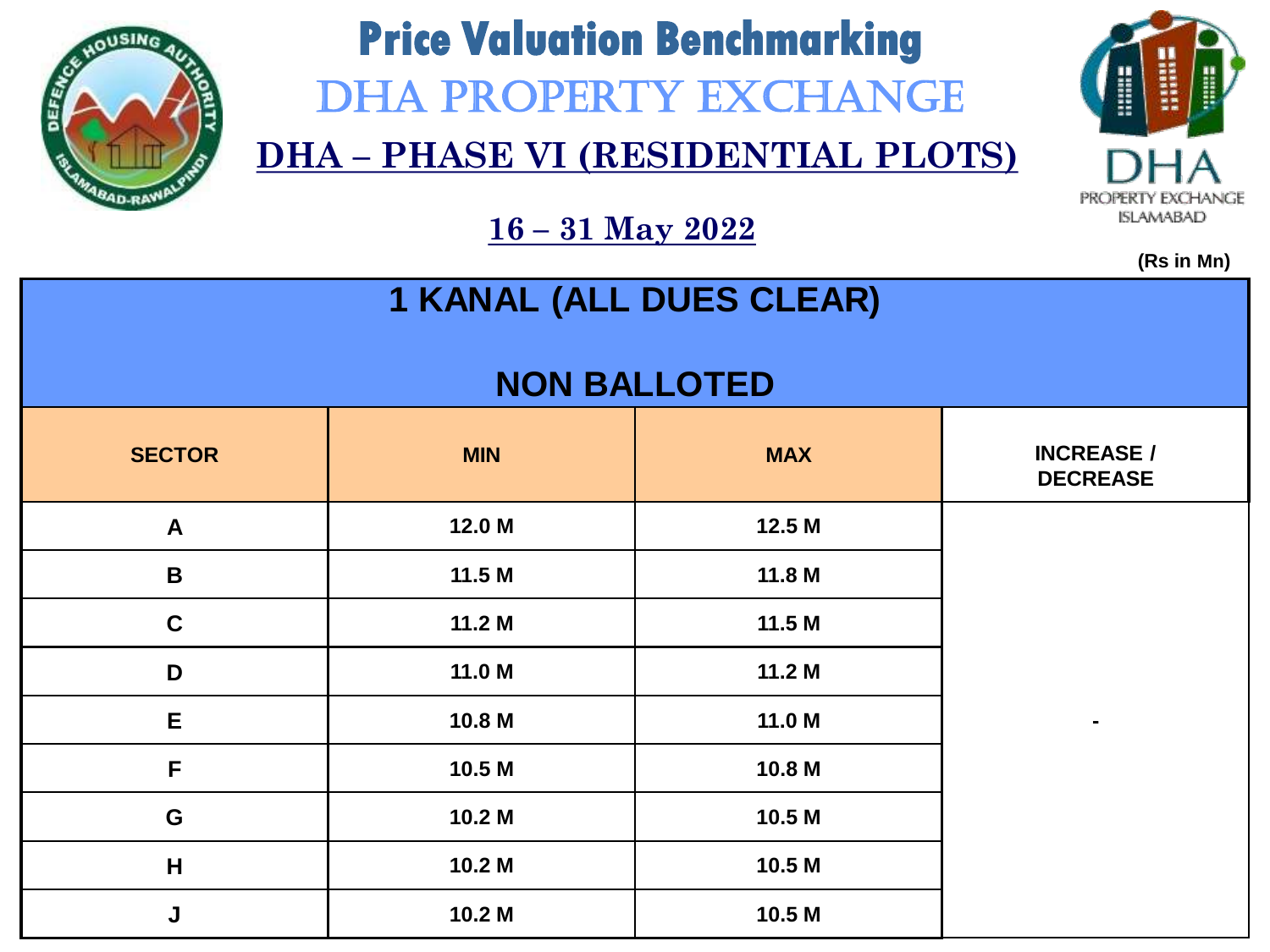

# **Price Valuation Benchmarking** DHA PROPERTY EXCHANGE **DHA – PHASE VI (RESIDENTIAL PLOTS)**

PRC **ISLAMABAD** 

**(Rs in Mn)**

| <b>1 KANAL (ALL DUES CLEAR)</b> |            |            |                                      |  |  |
|---------------------------------|------------|------------|--------------------------------------|--|--|
| <b>SECTOR</b>                   | <b>MIN</b> | <b>MAX</b> | <b>INCREASE /</b><br><b>DECREASE</b> |  |  |
| K                               | 10.0 M     | 10.2 M     |                                      |  |  |
| L                               | 10.0 M     | 10.2 M     |                                      |  |  |
| M                               | 10.0 M     | 10.2 M     |                                      |  |  |
| $\mathbf N$                     | 10.0 M     | 10.2 M     |                                      |  |  |
| P                               | 10.0 M     | 10.2 M     | ۰                                    |  |  |
| Q                               | 10.0 M     | 10.2 M     |                                      |  |  |
| $\mathsf{R}$                    | 10.0 M     | 10.2 M     |                                      |  |  |
| $\mathbf{s}$                    | 10.0 M     | 10.2 M     |                                      |  |  |
| T                               | 10.0 M     | 10.2 M     |                                      |  |  |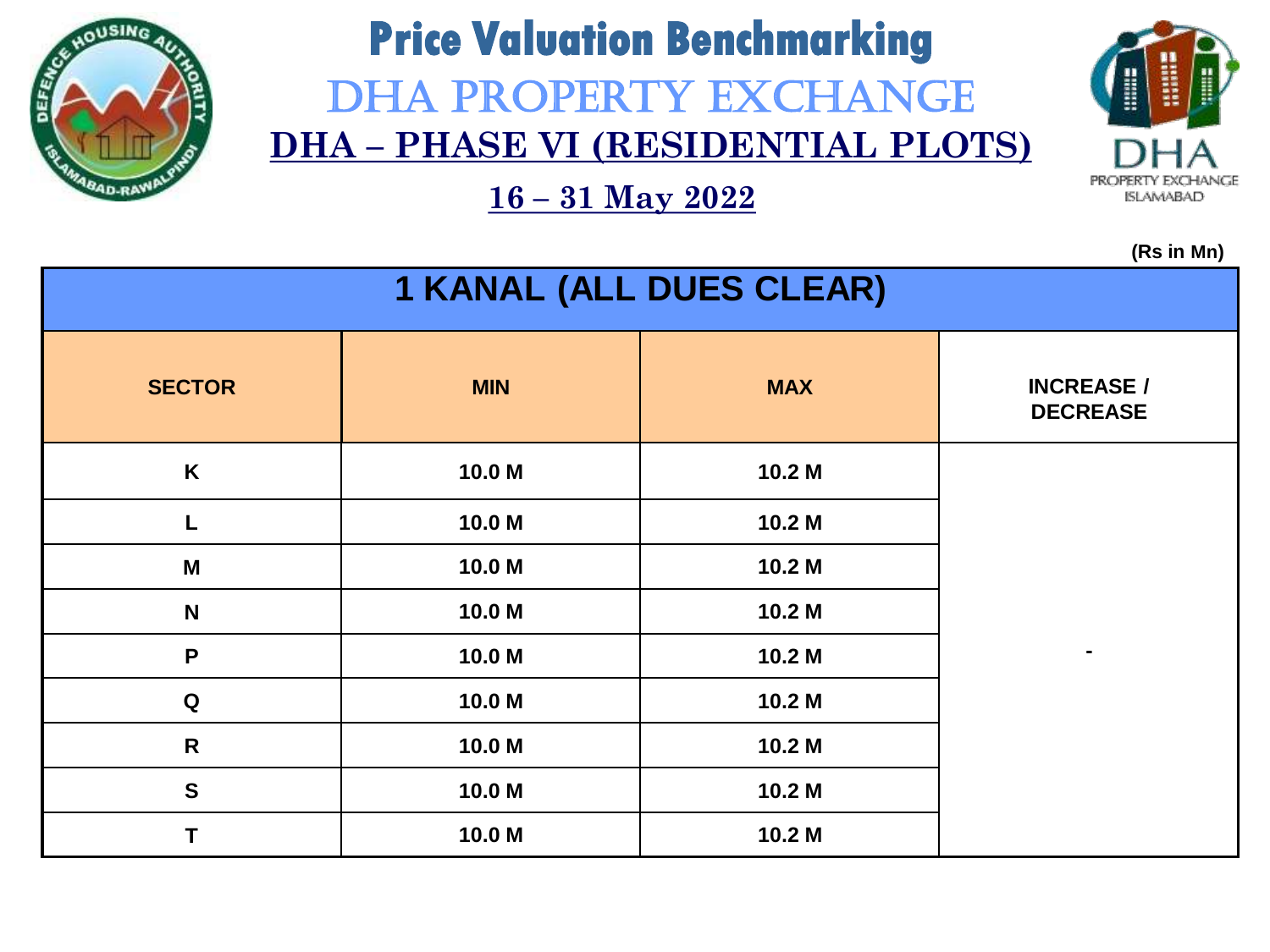

DHA PROPERTY EXCHANGE



### **DHA – PHASE IV (RESIDENTIAL PLOTS)**

 $\frac{16 - 31 \text{ May } 2022}{\text{ms in } \mathfrak{m}}$ 

| <b>1 KANAL (ALLOTMENT CERTIFICATE)</b> |                               |                                          |                                      |  |  |
|----------------------------------------|-------------------------------|------------------------------------------|--------------------------------------|--|--|
| <b>SECTOR</b>                          | <b>MIN - MAX</b><br>(1 Kanal) | <b>MIN - MAX</b><br>$(10 \text{ Maria})$ | <b>INCREASE /</b><br><b>DECREASE</b> |  |  |
| $\mathsf{A}$                           | $14.5 - 15.0 M$               | $10.0 - 10.5$ M                          |                                      |  |  |
| B                                      | $14.5 - 15.0 M$               | $10.0 - 10.5$ M                          |                                      |  |  |
| $\mathbf c$                            | $14.5 - 15.0 M$               | $10.0 - 10.5$ M                          |                                      |  |  |
| D                                      | $14.5 - 15.0$ M               |                                          |                                      |  |  |
| E.                                     | $13.0 - 13.5 M$               |                                          |                                      |  |  |
| F                                      | $12.5 - 13.0 M$               |                                          |                                      |  |  |
| G                                      | $11.5 - 12.0 M$               |                                          |                                      |  |  |
| H                                      | $10.5 - 11.0 M$               |                                          |                                      |  |  |
| J                                      | $10.0 - 10.5$ M               |                                          |                                      |  |  |
| K                                      | $10.0 - 10.5$ M               |                                          |                                      |  |  |
|                                        | $10.0 - 10.5 M$               |                                          |                                      |  |  |
| M                                      | $10.0 - 10.5$ M               |                                          |                                      |  |  |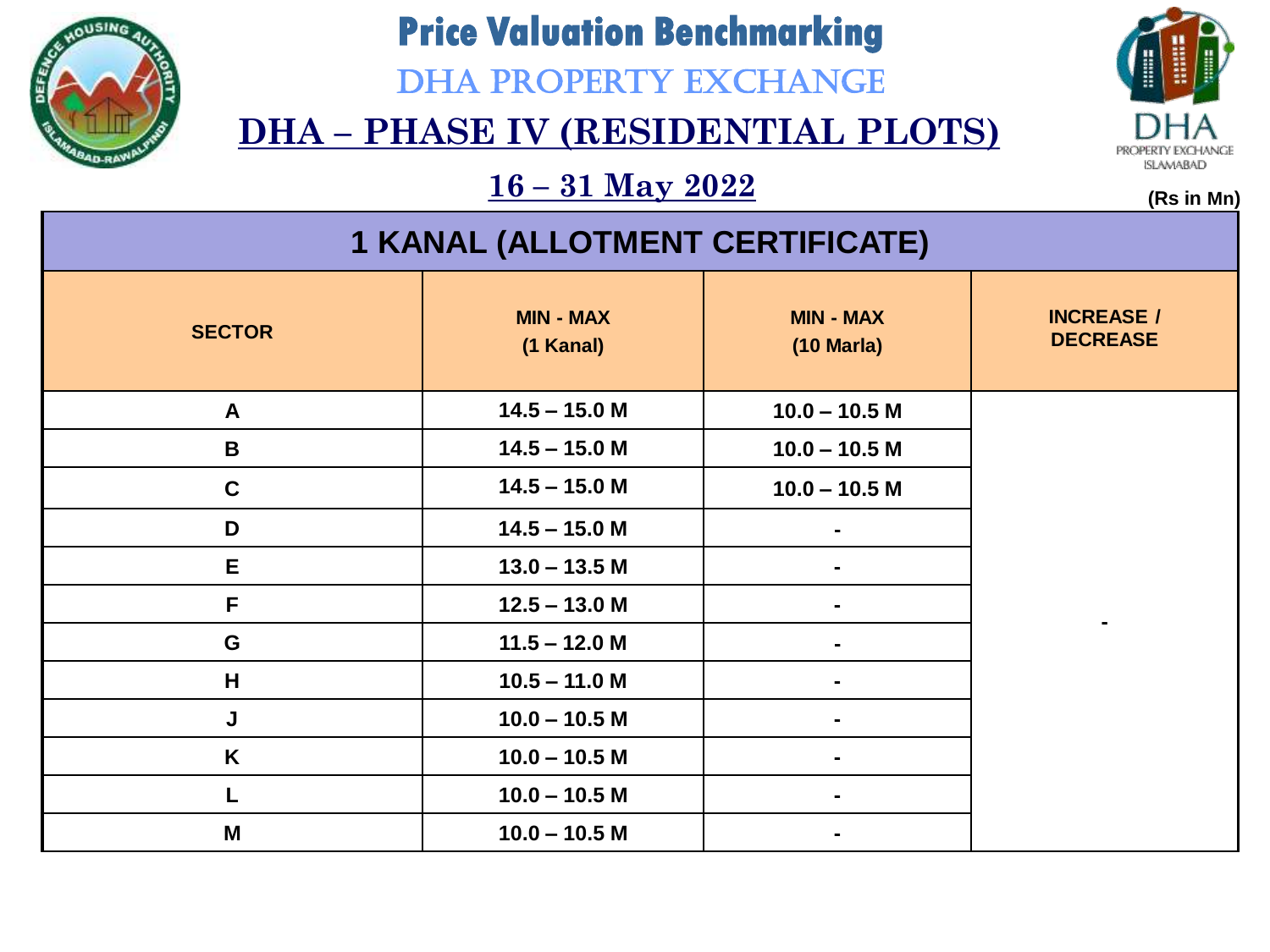

# **Price Valuation Benchmarking**  DHA PROPERTY EXCHANGE

**DHA – PHASE II EXT (RESIDENTIAL PLOTS)**



**(Rs in Mn)**

| <b>1 KANAL (CERTIFICATE)</b> |                  |                  |                                      |  |  |
|------------------------------|------------------|------------------|--------------------------------------|--|--|
| <b>SECTOR</b>                | <b>MIN</b>       | <b>MAX</b>       | <b>INCREASE /</b><br><b>DECREASE</b> |  |  |
| $\boldsymbol{A}$             | 10.5 M           | 10.8 M           |                                      |  |  |
| $\mathbf B$                  | 10.0 M           | 10.2 M           |                                      |  |  |
| $\mathbf c$                  | 9.8 <sub>M</sub> | 10.0 M           |                                      |  |  |
| D                            | 9.5 <sub>M</sub> | 9.8 M            |                                      |  |  |
| E                            | 9.0 <sub>M</sub> | 9.2 <sub>M</sub> |                                      |  |  |
| F                            | 8.8 M            | 9.0 <sub>M</sub> |                                      |  |  |
| ${\bf G}$                    | 8.6 M            | 8.8 M            |                                      |  |  |
| H                            | 8.2 M            | 8.4 M            |                                      |  |  |
| J                            | 8.0 M            | 8.2 M            |                                      |  |  |
| K                            | 8.0 M            | 8.2 M            |                                      |  |  |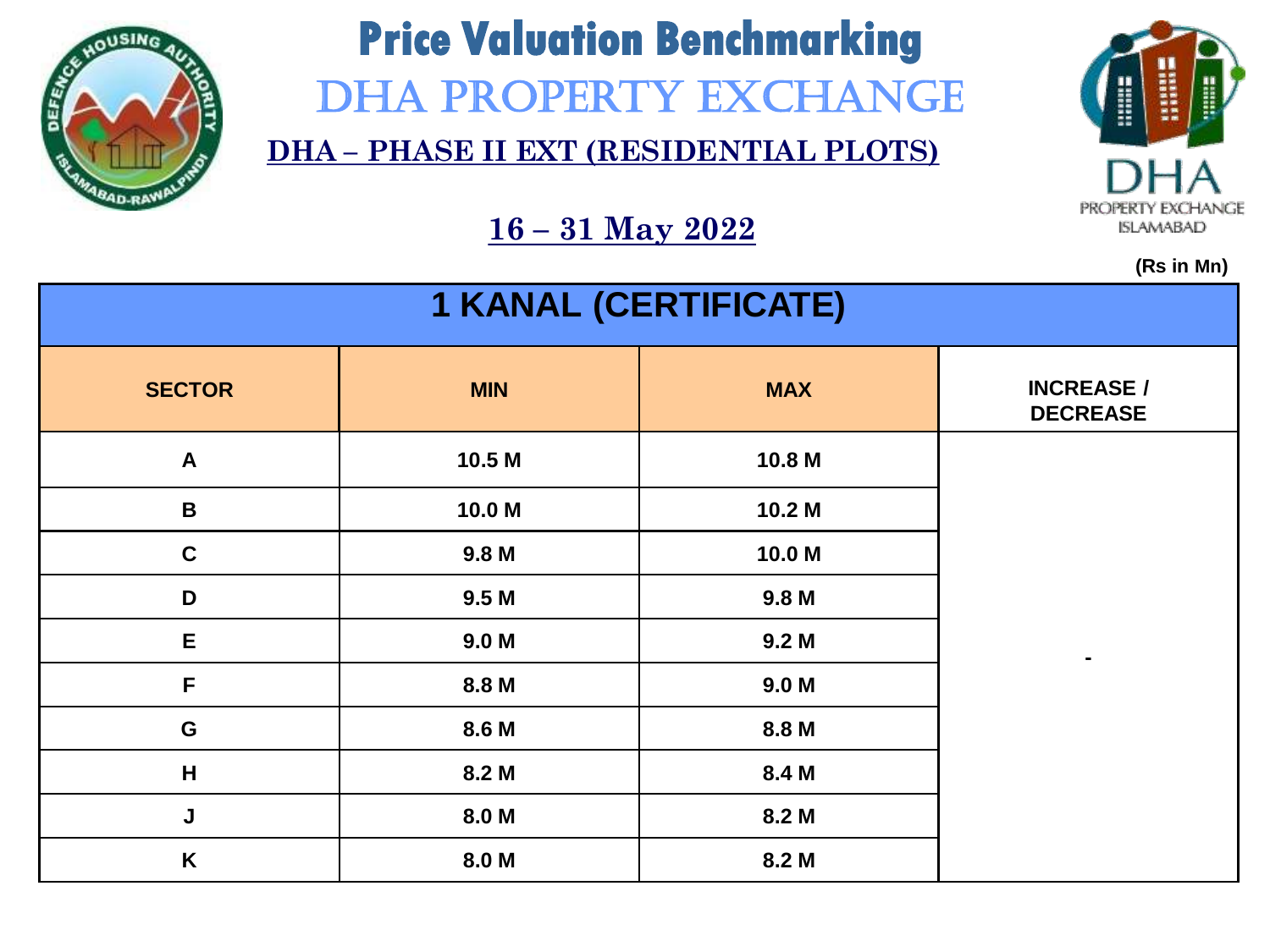

### **Price Valuation Benchmarking** DHA PROPERTY EXCHANGE **DHA – PHASE II EXT (RESIDENTIAL PLOTS)**



**16 – 31 May 2022**

| <b>1 KANAL (CERTIFICATE)</b>                                       |                                                                             |            |                                      |  |  |  |  |
|--------------------------------------------------------------------|-----------------------------------------------------------------------------|------------|--------------------------------------|--|--|--|--|
| <b>SECTOR</b>                                                      | <b>MIN</b>                                                                  | <b>MAX</b> | <b>INCREASE /</b><br><b>DECREASE</b> |  |  |  |  |
|                                                                    | 7.4 M                                                                       | 7.6 M      |                                      |  |  |  |  |
| M                                                                  | 7.4 M                                                                       | 7.6 M      |                                      |  |  |  |  |
| N                                                                  | 7.4 M                                                                       | 7.6 M      |                                      |  |  |  |  |
| P                                                                  | 7.2 M                                                                       | 7.4 M      |                                      |  |  |  |  |
| Q                                                                  | 7.2 <sub>M</sub>                                                            | 7.4 M      |                                      |  |  |  |  |
| R                                                                  | 7.2 <sub>M</sub>                                                            | 7.4 M      |                                      |  |  |  |  |
| $\mathbf{s}$                                                       | 7.2 <sub>M</sub>                                                            | 7.4 M      |                                      |  |  |  |  |
| Τ                                                                  | 7.2 <sub>M</sub>                                                            | 7.4 M      |                                      |  |  |  |  |
| NOTE: RS 600,000 DEVELOPMENT CHARGES ON CERTIFIACATE FROM 1 - 6180 |                                                                             |            |                                      |  |  |  |  |
|                                                                    | NOTE: RS 14,65,000 DEVELOPMENT CHARGES ON CERTIFIACATE FROM 6181 - OWNWARDS |            |                                      |  |  |  |  |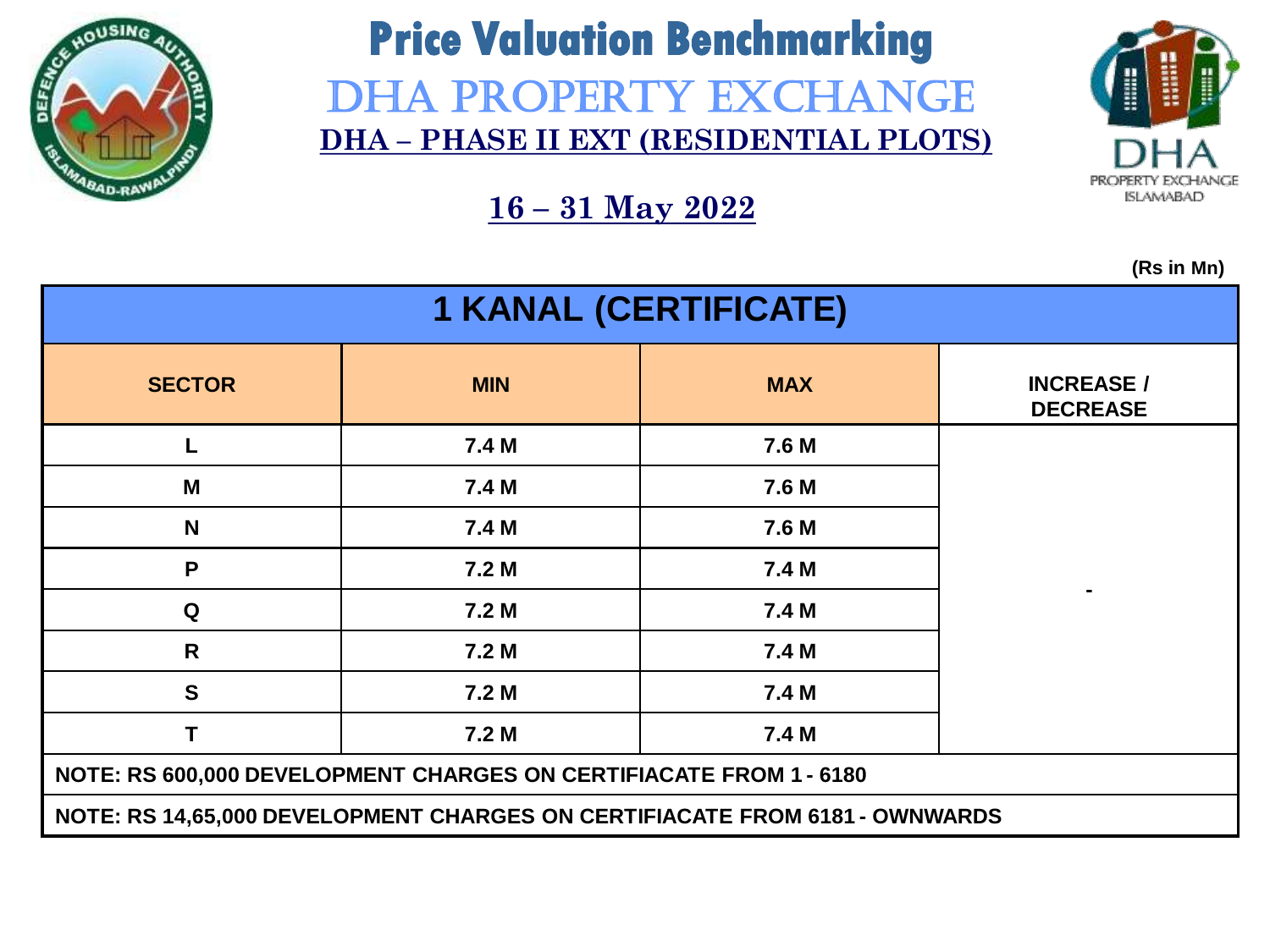

# **Price Valuation Benchmarking** DHA PROPERTY EXCHANGE **DHA VALLEY RESIDENTIAL PLOTS**



|                   |                                       |                                       |                                       |                                       | (Rs in Mn)                           |
|-------------------|---------------------------------------|---------------------------------------|---------------------------------------|---------------------------------------|--------------------------------------|
| <b>SECTOR</b>     | <b>5 MARLA</b><br><b>RES</b><br>(MIN) | <b>5 MARLA</b><br><b>RES</b><br>(MAX) | <b>8 MARLA</b><br><b>RES</b><br>(MIN) | <b>8 MARLA</b><br><b>RES</b><br>(MAX) | <b>INCREASE /</b><br><b>DECREASE</b> |
| <b>Sunflower</b>  | 2.5 <sub>M</sub>                      | 3.0 <sub>M</sub>                      | 3.2 <sub>M</sub>                      | 4.0 M                                 |                                      |
| <b>Magnolia</b>   | 2.5M                                  | 4.5 M (Balloted)                      | 3.2 <sub>M</sub>                      | 6.8 M (Balloted)                      |                                      |
| <b>Bogenvelia</b> | 2.5 <sub>M</sub>                      | 4.5 M (Balloted)                      | 3.2 <sub>M</sub>                      | 6.6 M (Balloted)                      |                                      |
| <b>Tulip</b>      | 2.5 <sub>M</sub>                      | 3.0 <sub>M</sub>                      | 3.2 <sub>M</sub>                      | 4.0 M                                 |                                      |
| Rose              | 2.5M                                  | 4.8 M (Balloted)                      | 3.2 <sub>M</sub>                      | 7.5 M (Balloted)                      |                                      |
| <b>Bluebell</b>   | 2.6 <sub>M</sub>                      | 5.5 M (Balloted)                      | 3.5 <sub>M</sub>                      | 8.0 M (Balloted)                      |                                      |
| <b>Oleander</b>   | 2.6 <sub>M</sub>                      | 5.0 M (Balloted)                      | 3.5 <sub>M</sub>                      | 7.5 M(Balloted)                       |                                      |
| <b>Daffodil</b>   | 2.6 <sub>M</sub>                      | 5.0 M (Balloted)                      | 3.5 <sub>M</sub>                      | 7.5 M(Balloted)                       |                                      |
| <b>Lily</b>       | 2.6 <sub>M</sub>                      | 5.0 M (Balloted)                      | 3.5 <sub>M</sub>                      | 7.5 M(Balloted)                       |                                      |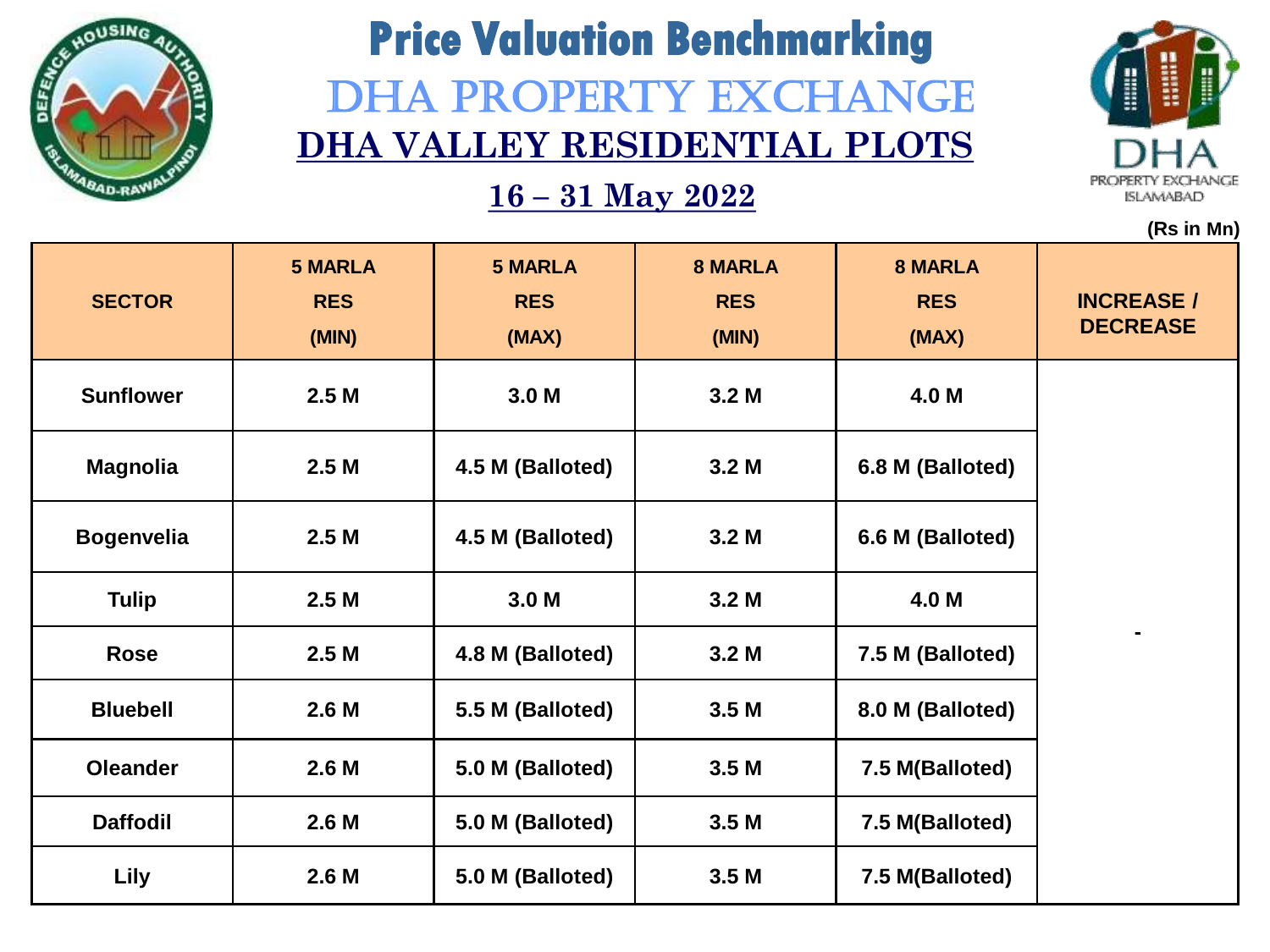

# **Price Valuation Benchmarking** DHA PROPERTY EXCHANGE **DHA VALLEY RESIDENTIAL PLOTS**



**16 – 31 May 2022**

|                  |                                       |                                       |                                       |                                       | (Rs in Mn)                           |
|------------------|---------------------------------------|---------------------------------------|---------------------------------------|---------------------------------------|--------------------------------------|
| <b>SECTOR</b>    | <b>5 MARLA</b><br><b>RES</b><br>(MIN) | <b>5 MARLA</b><br><b>RES</b><br>(MAX) | <b>8 MARLA</b><br><b>RES</b><br>(MIN) | <b>8 MARLA</b><br><b>RES</b><br>(MAX) | <b>INCREASE /</b><br><b>DECREASE</b> |
| <b>Jasmine</b>   | 2.5M                                  | 3.0 <sub>M</sub>                      | 3.2 <sub>M</sub>                      | 4.0 M                                 |                                      |
| <b>Daisy</b>     | 2.5M                                  | 3.0 <sub>M</sub>                      | 3.2 <sub>M</sub>                      | 4.0 M                                 |                                      |
| <b>Eglentine</b> | 2.5 <sub>M</sub>                      | 3.0 <sub>M</sub>                      | 3.2 <sub>M</sub>                      | 4.0 M                                 |                                      |
| Snowdrop         | 2.5 <sub>M</sub>                      | 3.0 <sub>M</sub>                      | 3.2 <sub>M</sub>                      | 4.0 M                                 |                                      |
| <b>Marigold</b>  | 2.5M                                  | 3.0 <sub>M</sub>                      | 3.2 <sub>M</sub>                      | 4.0 M                                 | $\blacksquare$                       |
| Gloxinia         | 2.5M                                  | 3.0 <sub>M</sub>                      | 3.2 <sub>M</sub>                      | 4.0 M                                 |                                      |
| Zinnia           | 2.5M                                  | 3.0 <sub>M</sub>                      | 3.2 <sub>M</sub>                      | 4.0 M                                 |                                      |
| Levender         | 2.5M                                  | 3.0 <sub>M</sub>                      | 3.2 <sub>M</sub>                      | 4.0 M                                 |                                      |
| Lotus            | 2.5M                                  | 3.0 <sub>M</sub>                      | 3.2 <sub>M</sub>                      | 4.0 M                                 |                                      |
|                  |                                       |                                       |                                       |                                       |                                      |

**Iris 2.5 M 3.0 M 3.2 M 4.0 M**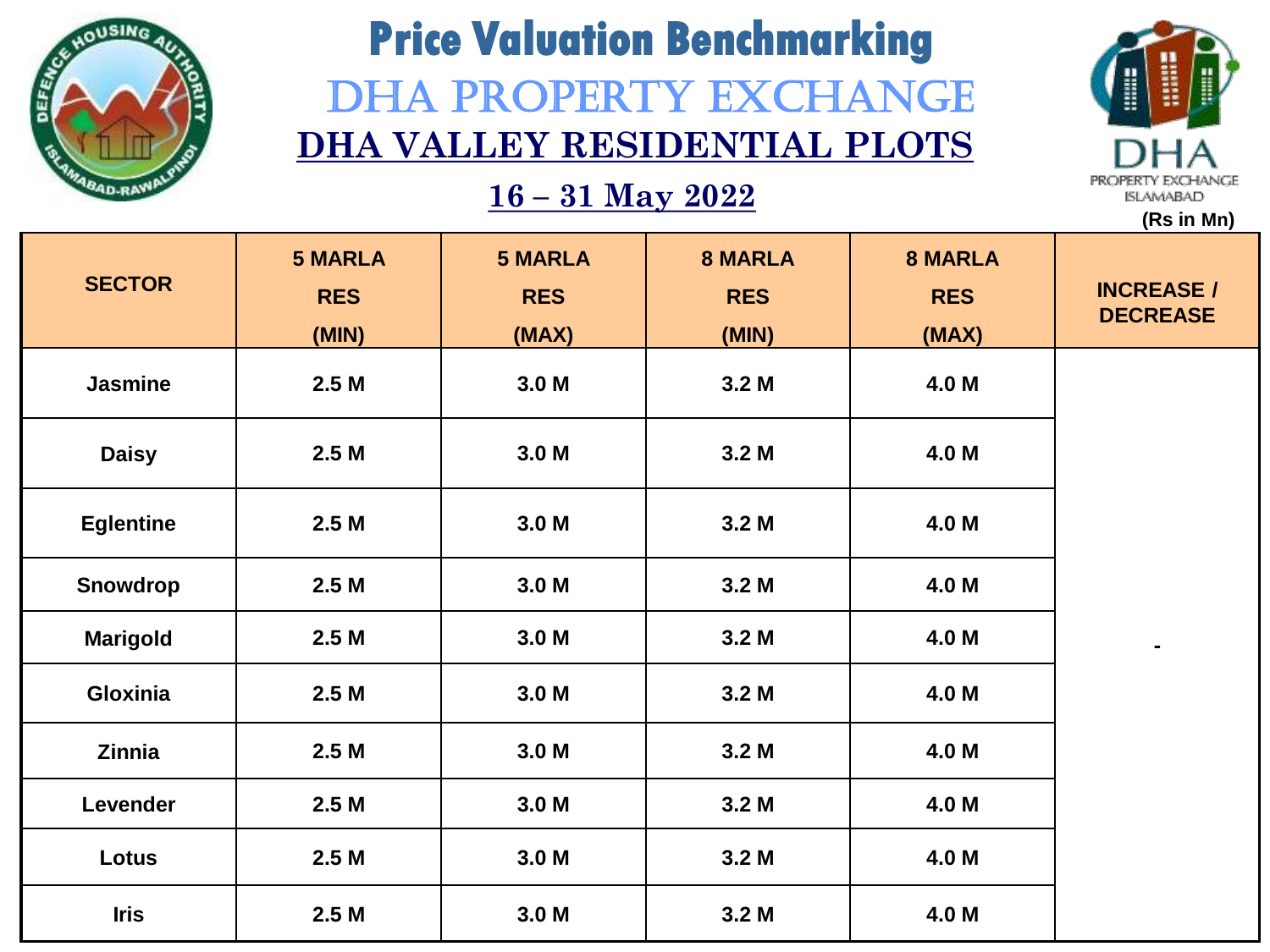

## **Price Valuation Benchmarking** DHA PROPERTY EXCHANGE **DHA HOMES & DEFENCE VILLAS**

**16 – 31 May 2022**



| <b>SECTOR</b>           | <b>11 MARLA</b><br>(MIN-MAX) | <b>5 MARLA</b><br>(MIN-MAX) | <b>8 MARLA</b><br>(MIN-MAX) | <b>INCREASE /</b><br><b>DECREASE</b> |
|-------------------------|------------------------------|-----------------------------|-----------------------------|--------------------------------------|
| <b>LILY</b>             |                              | $6.5 - 7.5$ M               | $12.0 - 13.0 M$             |                                      |
| <b>OLEANDAR</b>         | $\blacksquare$               | $6.0 - 6.5 M$               | $10.5 - 11.0 M$             |                                      |
| <b>SECTOR F (VILLA)</b> | $29.0 - 37.0 M$              | $\blacksquare$              | $\overline{\phantom{a}}$    |                                      |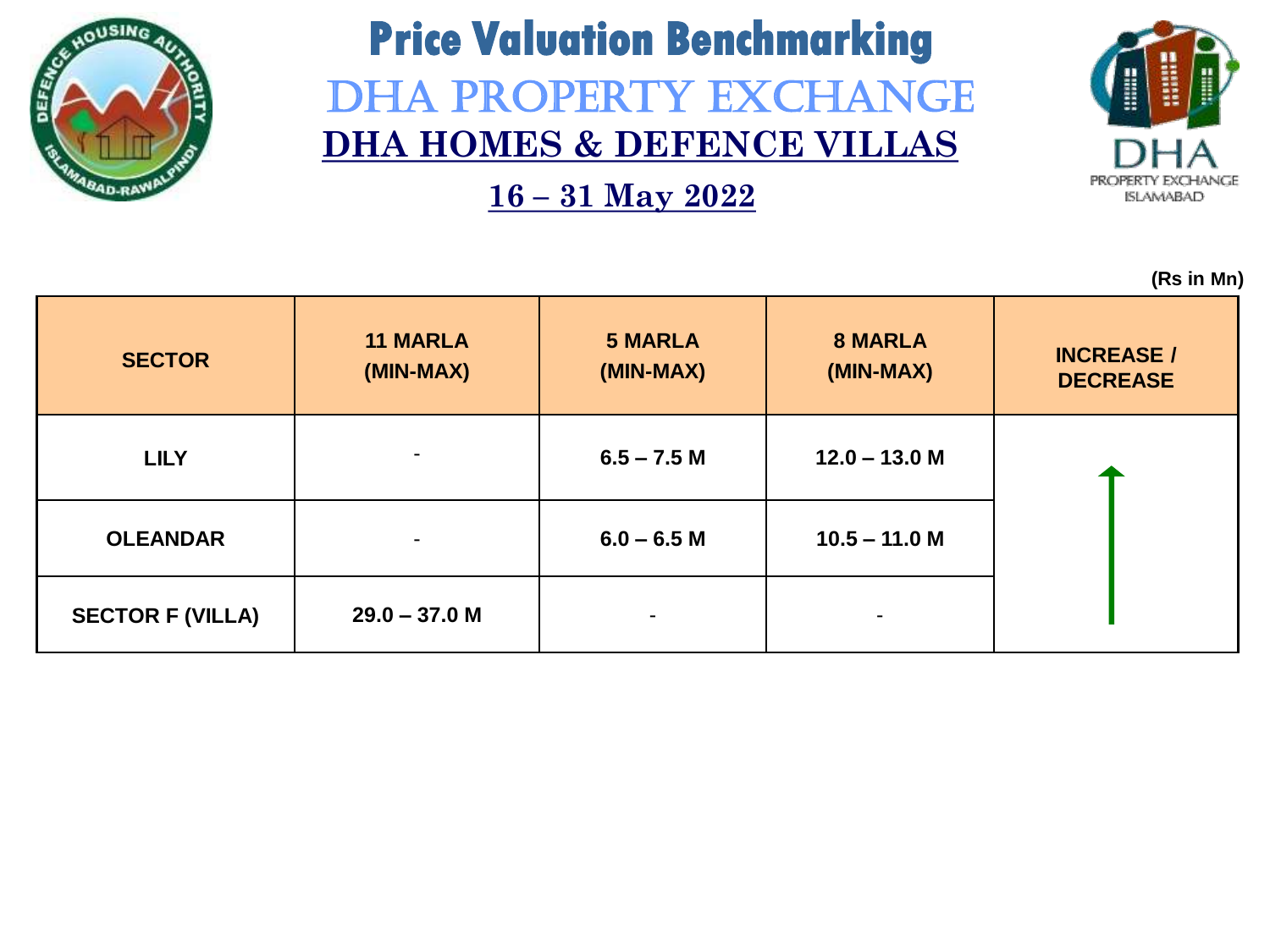

DHA PROPERTY EXCHANGE **DHA – PHASE I (COMMERCIAL PLOTS)**



**(Rs in Mn)**

|               |                                |                                    | $\mathbf{z}$                         |
|---------------|--------------------------------|------------------------------------|--------------------------------------|
| <b>SECTOR</b> | 5.33 MARLA<br><b>MIN - MAX</b> | <b>8 MARLA</b><br><b>MIN - MAX</b> | <b>INCREASE /</b><br><b>DECREASE</b> |
| F             | 55.0 - 60.0 M                  | $55.0 - 85.0 M$                    | -                                    |
| <b>B1</b>     | $\blacksquare$                 | $80.0 - 130.0 M$                   |                                      |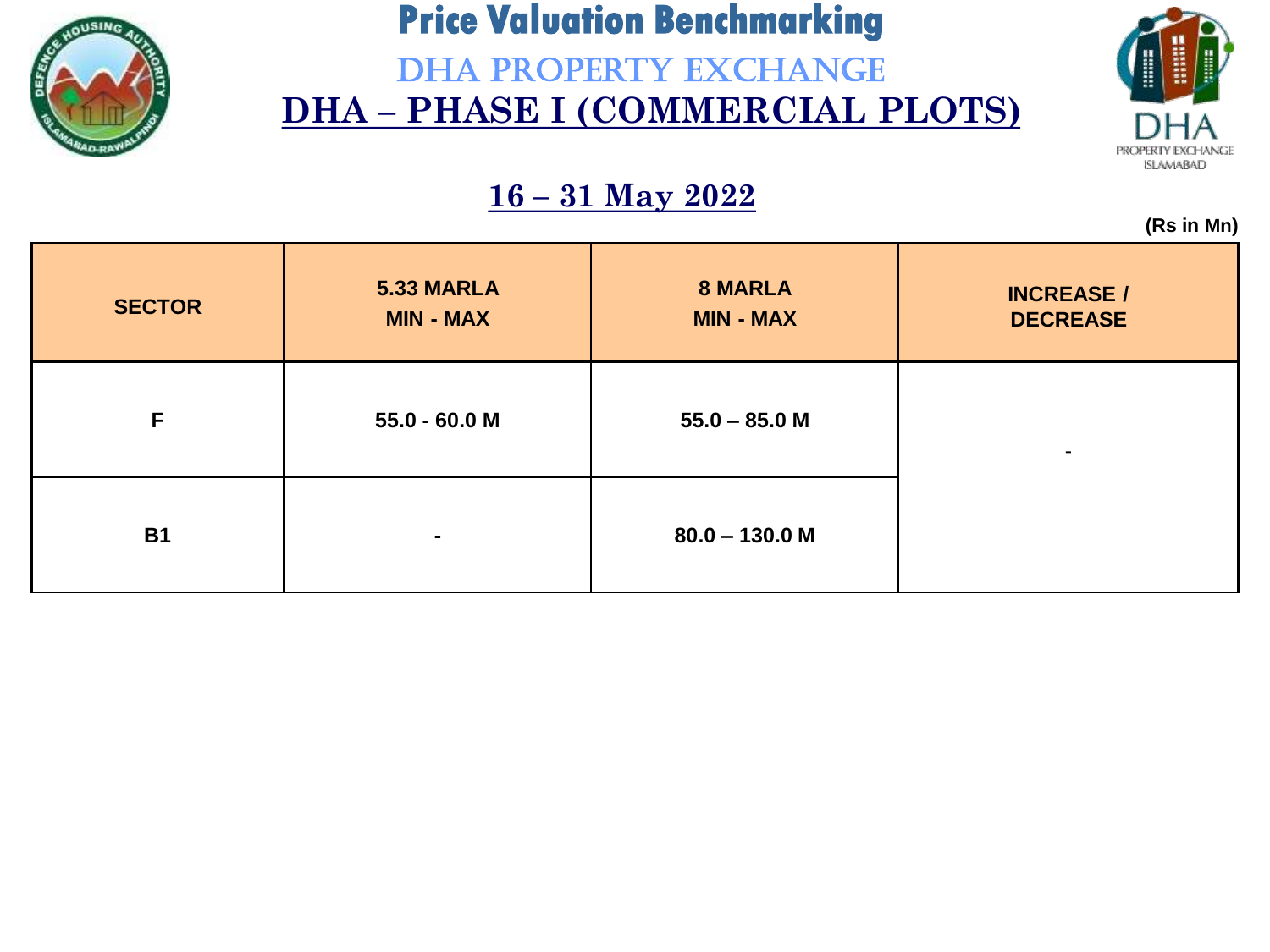

DHA PROPERTY EXCHANGE **DHA – PHASE II (COMMERCIAL PLOTS)**

### **16 – 31 May 2022**



| <b>SECTOR</b>    | <b>MIN - MAX</b><br>$(3.5 \text{ Maria})$ | <b>MIN - MAX</b><br>(4 Marla) | <b>MIN - MAX</b><br>(5 Marla) | <b>MIN - MAX</b><br>$(5.3 \text{ Maria})$ | <b>MIN - MAX</b><br>$(5.5 \text{ Maria})$ | <b>MIN - MAX</b><br>(8 Marla) | <b>INCREASE /</b><br><b>DECREASE</b> |
|------------------|-------------------------------------------|-------------------------------|-------------------------------|-------------------------------------------|-------------------------------------------|-------------------------------|--------------------------------------|
| $\boldsymbol{A}$ |                                           | $55.0 - 60.0 M$               |                               | $\blacksquare$                            |                                           | $120 - 130$ M                 |                                      |
| $\, {\bf B} \,$  | $\blacksquare$                            | $\blacksquare$                | $\blacksquare$                | $\blacksquare$                            | ٠.                                        | $\blacksquare$                |                                      |
| $\mathbf c$      |                                           | $\blacksquare$                |                               | $\blacksquare$                            |                                           |                               |                                      |
| D                | $\blacksquare$                            | $35.0 - 65.0 M$               |                               | $\blacksquare$                            | $\blacksquare$                            | $\blacksquare$                |                                      |
| E                | $\blacksquare$                            | $\blacksquare$                | $100 - 150$ M                 |                                           | ٠.                                        |                               |                                      |
| $\mathsf F$      | $\blacksquare$                            | $\blacksquare$                |                               | $\blacksquare$                            | $\blacksquare$                            | ۰                             |                                      |
| G                | $\blacksquare$                            | $\blacksquare$                | $\blacksquare$                | $65.0 - 70.0 M$                           | $\blacksquare$                            |                               |                                      |
| H                |                                           | $\blacksquare$                | $30.0 - 32.5 M$               | $\blacksquare$                            | $32.0 - 35.0 M$                           |                               |                                      |
| J                | $30.0 - 32.5 M$                           | $40.0 - 45.0 M$               |                               |                                           |                                           |                               |                                      |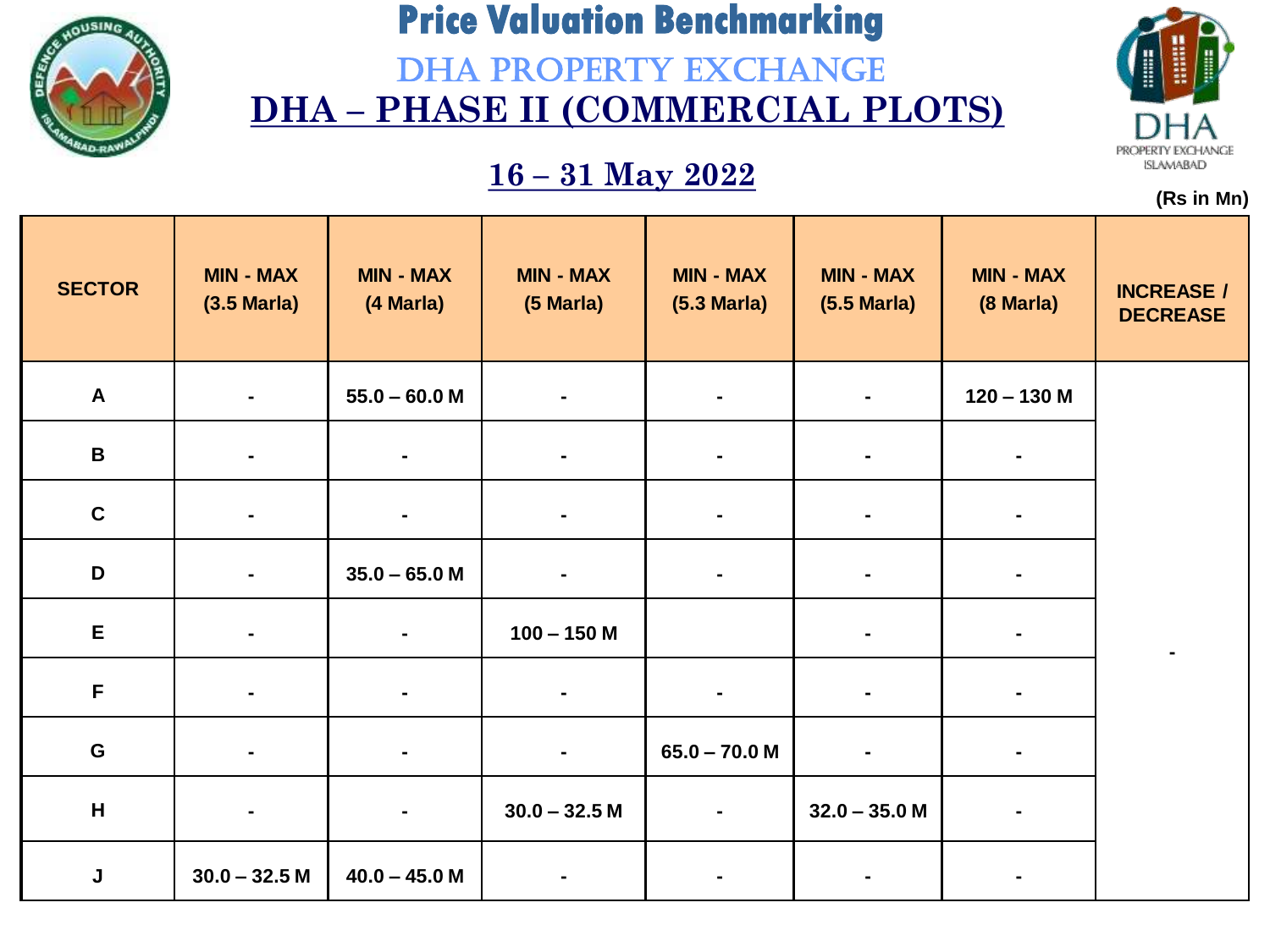

DHA PROPERTY EXCHANGE **DHA – PHASE III (COMMERCIAL PLOTS)**



**(Rs in Mn)**

|               |                                          |                                          |                                          |                                       |                                 | $\cdots$                             |
|---------------|------------------------------------------|------------------------------------------|------------------------------------------|---------------------------------------|---------------------------------|--------------------------------------|
| <b>SECTOR</b> | <b>MIN-MAX</b><br>$(0.96 \text{ MARLA})$ | <b>MIN-MAX</b><br>$(2.67 \text{ MARLA})$ | <b>MIN-MAX</b><br>$(5.33 \text{ MARLA})$ | <b>MIN-MAX</b><br><b>(7.11 MARLA)</b> | <b>MIN-MAX</b><br>(10.67 MARLA) | <b>INCREASE /</b><br><b>DECREASE</b> |
| A             | $7.0 - 7.5 M$                            | $\blacksquare$                           | $\blacksquare$                           |                                       | $\blacksquare$                  |                                      |
| B             | $\blacksquare$                           | $15.0 - 17.0 M$                          | $37.0 - 40.0 M$                          | $42.0 - 47.0 M$                       | $55.0 - 60.0 M$                 |                                      |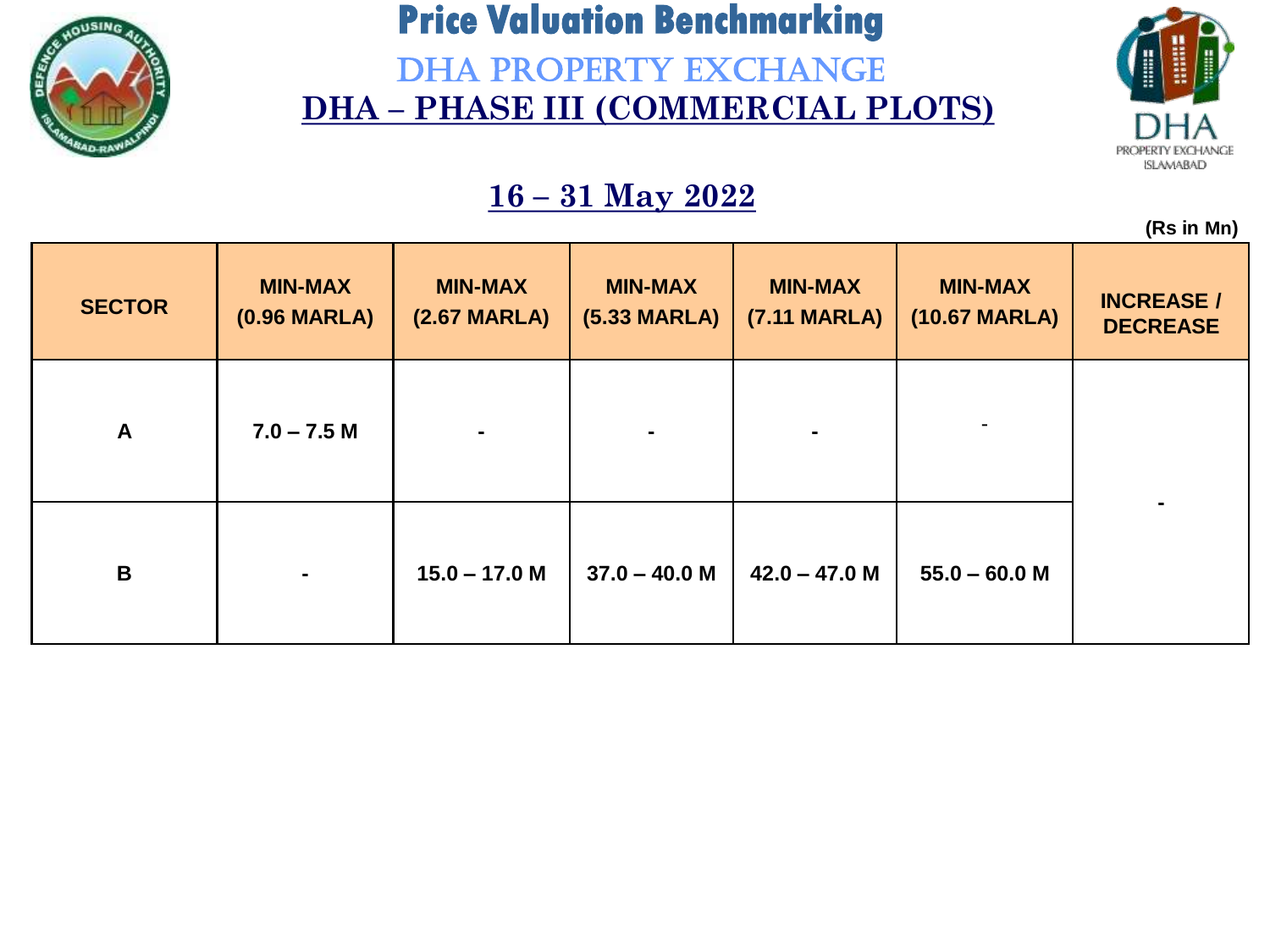

DHA PROPERTY EXCHANGE



### **DHA – PHASE IV (COMMERCIAL PLOTS)**

**16 – 31 May 2022**

| <b>SECTOR</b> | <b>4 MARLA</b><br>$(MIN - MAX)$ | <b>8 MARLA</b><br>$(MIN - MAX)$ | <b>INCREASE /</b><br><b>DECREASE</b> |
|---------------|---------------------------------|---------------------------------|--------------------------------------|
| $\mathsf{A}$  | $32.5 - 37.5$ M                 | ۰                               |                                      |
| $\mathbf B$   | $32.5 - 37.5 M$                 | $52.5 - 55.0$ M                 |                                      |
| $\mathbf C$   | $32.5 - 37.5$ M                 | $\blacksquare$                  |                                      |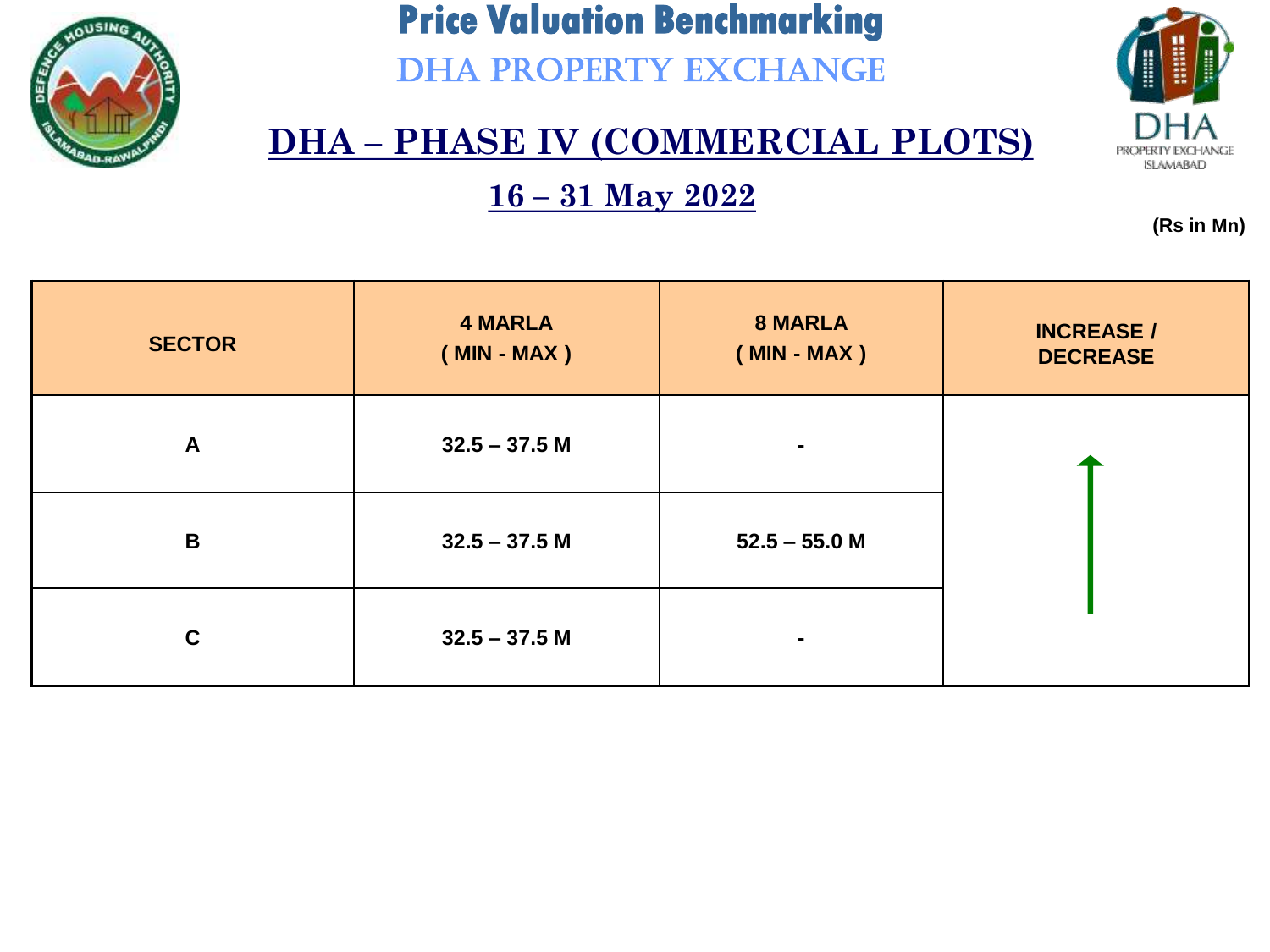

DHA PROPERTY EXCHANGE

# PROPERTY EXCHANGE **ISLAMABAD**

**(Rs in Mn)**

### **DHA – PHASE V (COMMERCIAL PLOTS)**

| <b>SECTOR</b>       | <b>4 MARLA</b><br><b>MIN - MAX</b> | <b>5.3 MARLA</b><br><b>MIN - MAX</b> | <b>6 MARLA</b><br>$MIN - MAX$ | <b>8 MARLA</b><br><b>MIN - MAX</b> | <b>INCREASE/</b><br><b>DECREASE</b> |
|---------------------|------------------------------------|--------------------------------------|-------------------------------|------------------------------------|-------------------------------------|
| $\mathsf{A}$        | $35.0 - 38.0 M$                    | $\blacksquare$                       | $45.0 - 50.0 M$               | $\blacksquare$                     |                                     |
| B                   | $25.0 - 27.0 M$                    |                                      | $\blacksquare$                | $\blacksquare$                     |                                     |
| $\mathbf c$         | $26.0 - 30.0 M$                    | $\blacksquare$                       | $\blacksquare$                | $\blacksquare$                     |                                     |
| <b>Central Comm</b> | $52.0 - 57.0 M$                    |                                      | $75.0 - 80.0 M$               | $\blacksquare$                     | $\blacksquare$                      |
| D                   | $25.0 - 27.0 M$                    |                                      | $35.0 - 40.0 M$               | $\blacksquare$                     |                                     |
| F & F1              | $\blacksquare$                     | $37.0 - 40.0 M$                      | $\blacksquare$                | $\blacksquare$                     |                                     |
| <b>G &amp; H</b>    | $29.0 - 32.0 M$                    | $\blacksquare$                       | $\blacksquare$                | $62.0 - 65.0 M$                    |                                     |